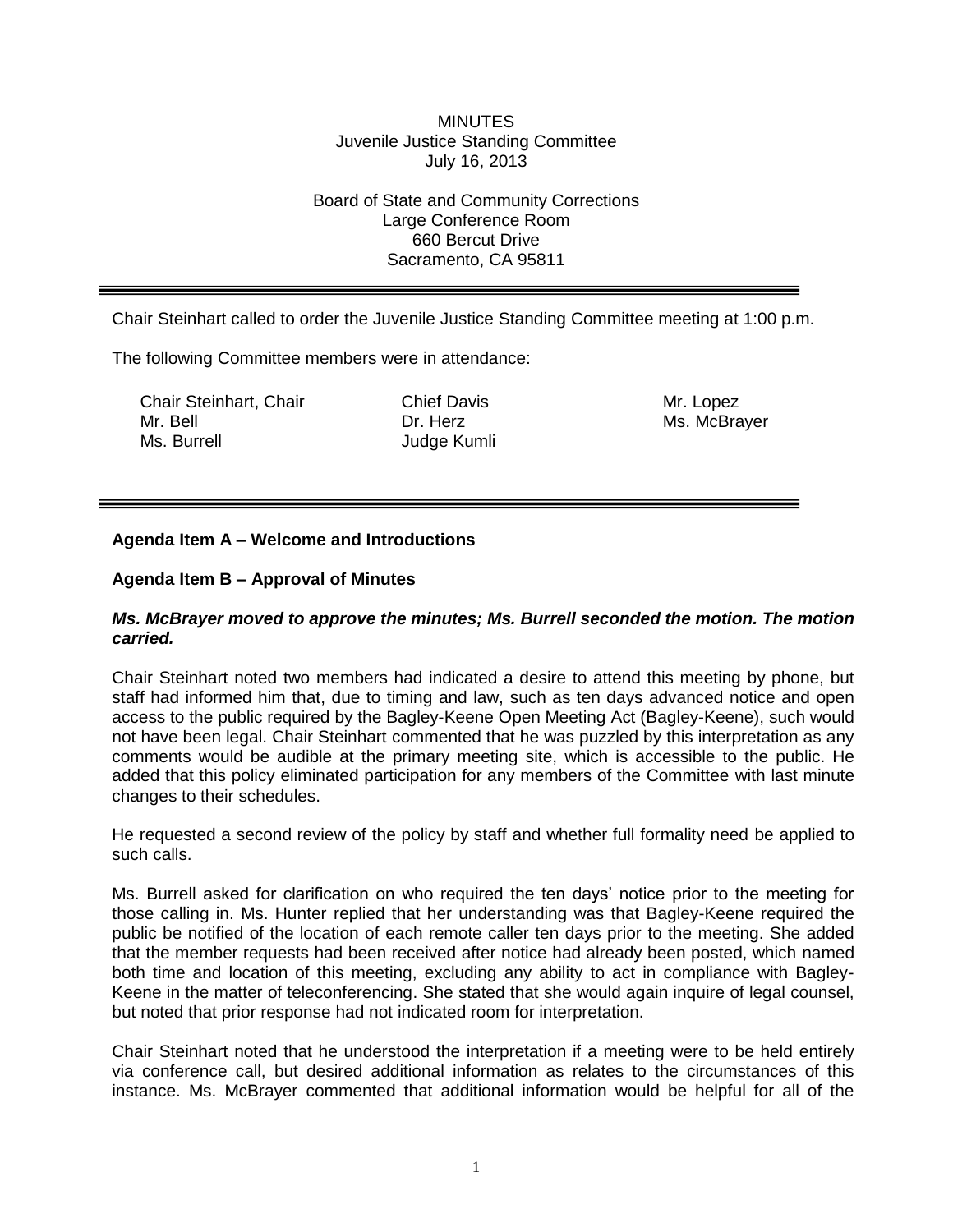members' committees as they regularly had to take such steps in compliance with Bagley-Keene and that both the former Corrections Standards Authority and the State Advisory Committee followed similar policies. Ms. Burrell observed that, even if the policy remained, members with forewarning could make arrangements to teleconference in compliance with Bagley-Keene. Ms. McBrayer noted that such was the current practice of the State Advisory Committee.

## **Agenda Items C – Chair and Staff Updates**

#### Board and Staff Changes

There was an extended discussion of the legislative change affecting staff and Board positions for BSCC. Per budget language adopted in June, Ms Scott explained the change in the BSCC Board which will create a 13<sup>th</sup> Board position to be filled by a Governor-appointed Executive Officer of the Board and simultaneously as the Chair of the Board. The new Board Chair position will be filled by Linda Penner effective September 1, 2013, and her vacated Probation Chief slot on the Board will be filled later by a new Governor's appointment. The new law retains the Director of CDCR, Mr. Beard, as a Board member but no longer as the Chair of the Board. There was continuing discussion regarding the status of the Executive Director position, currently filled by Curtis Hill, and varying opinions were offered regarding the future status of that position. Chair Steinhart requested additional clarification on the titles and distribution of labor among the staff. Ms. Scott stated that her understanding was that the Executive Officer position would be abolished, to be replaced by the Chair, and would include the addition of an Executive Director position.

Mr. Bell asked if there was an estimate on when the Executive Director position would be filled. Ms. Scott responded that Mr. Hill had been asked by the Governor to stay with the Board as Acting Executive Officer until the end of November.

Ms. Burrell asked if the new Chair position would be an independently salaried position. Ms. Scott confirmed and Chair Steinhart clarified that the new Board Chair position was accompanied by an independent and new salary for that position.

#### Relationship between JJSC and other Standing Committees

Chair Steinhart asked Ms. Scott to provide information on the relationship between this Committee and other Standing Committees. Speaking for the staff, Ms. Scott stated that Ms. Penner had raised the issue of information sharing between Committees and the Board at the May meeting of the Board. She noted that it had been resolved to implement a process to facilitate such communications between Standing Committees: Juvenile Justice, Gang Issues, and Data & Research. She included the long-standing State Advisory Committee on Juvenile Justice and Delinquency Prevention (SACJJDP), as well. She stated that such a process would be intended to prevent overlap of research and responsibility. Ms. Penner raised the issue to the Board at the July meeting and it was resolved that staff would develop options for the Board on how to develop such a communication plan. Chair Steinhart commented that the manner by which the Board would receive information from Committees had also been discussed at the July meeting of the Board, although no resolution was achieved. He added that having each Committee report to the Board in each meeting was rejected by the Board as too cumbersome a process. Ms. Scott added that including Committee meeting minutes in each meeting packet for the members of the Board as well as a presentation by the Executive Director to the Board, which had been a policy in use in the past, was another possible option.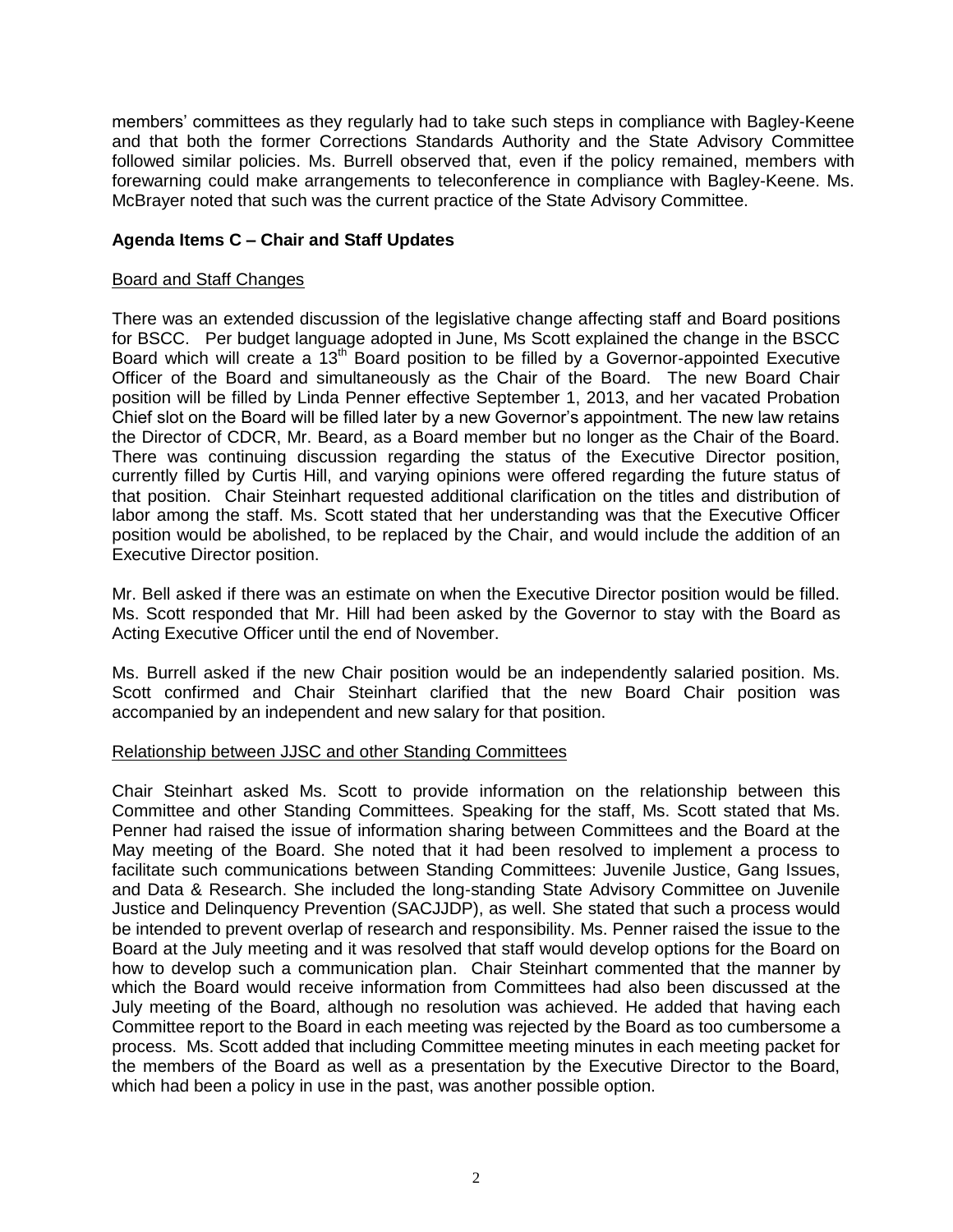Ms. McBrayer stated the SACJJDP had asked Ms. Penner to take this issue to the Board to ensure issues of Juvenile Justice were agendized and given an adequate platform before the Board. She added that there was no method that allowed each Committee to know what issues the others were engaged in.

# **Agenda Item D – Current BSCC Data Responsibilities and Corresponding Data Systems (Overview)**

Presentations were offered to describe current juvenile justice data systems in use in California and also to describe the status of related BSCC data, program and grant responsibilities.

1. Data systems

## A. Juvenile Court and Probation Statistical System

Ms. Julie Bascoe, Chief of the Bureau of Criminal Information and Analysis (the Bureau, or BCIA) at the California Department of Justice (DOJ), presented information to the Committee on the Juvenile Court and Probation Statistical System (JCPSS). She stated that the Bureau is the State's repository for criminal records, performed applicant background checks for the State and at the federal level, and maintained the Criminal Justice Statistics Center. She noted that California was defined as a summary State, as opposed to an incident-based State. She stated that, since 2002, JCPSS had been web-enabled and data was entered electronically directly by Probation Departments.

She stated data are categorized as one of four Record Types. Types I and II are new records which are further defined by specific criteria. Types III and IV updated previously reported information without overwriting older data. She commented that this allowed for a composite view of data over time. Below is her summary of these types of records.

| Type I Records |  |
|----------------|--|
|----------------|--|

- o Referrals
- o Intake
- o Informal Probation
- o Diversion
- o Transfers
- o Deportation
- o Traffic Court
- o Direct Files
- Type II Records
	- o Provided by Juvenile Court to Probation Department
		- **Dismissals**
		- **Remands**
		- **Diversions**
		- **Transfers**
		- **Fitness Hearings**
- Type III Records
	- o Used to augment a Type I or Type II Record
		- **Ex.** probation is being terminated, transfer to another County
- Type IV
	- o Additional information to a Type I or II Record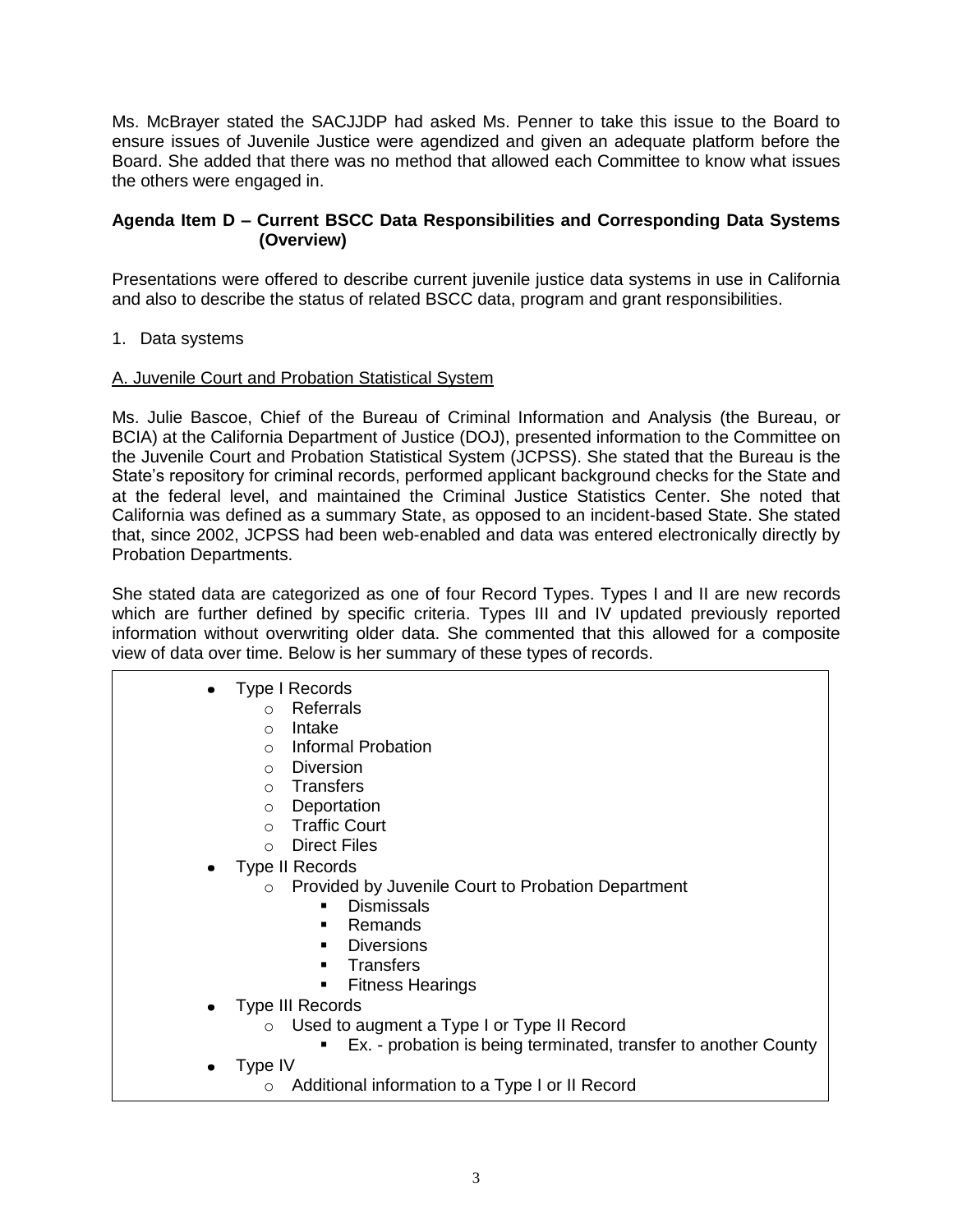JCPSS is a live system and information remains in the system without being purged. Probation Departments can enter data from any point in time. There is an annual "close out" of JCPSS that leads to the publication of a report, but Ms. Bascoe noted that the information is fluid and the system may have been updated by Probation Departments between the time the file was "closed out" and the time of publication.

- Mr. Bell asked if the information on the projection screen was inclusive of all elements. Ms. Bascoe replied that it was not, but was a sample of those elements.
- Ms. Burrell asked whether a list of all data elements existed. Ms. Bascoe stated she had provided the Committee members with a disk that includes the JCPSS manual, which she referred to as the "user guide" for the Probation Departments.
- Dr. Herz inquired if Probation Departments were required to collect this data on every case and referral they received. Ms. Bascoe responded that the requirement only applied to individuals falling under the 601 and 602 W and II categories. She added that DOJ had no power of enforcement to ensure records were complete or accurate.
- Mr. Bell asked if there was a common understanding of the definitions, such as "Technical Violation," across the State or if the terms were open to subjective interpretation and reporting. Ms. Bascoe informed the Committee that she did not believe it was uniform and provided that the Chief Probation Officers of California (CPOC) had yet to develop and implement a training program for exactly that purpose, as had been intended in previous years, though she volunteered that this evidence was anecdotal.
- Chair Steinhart asked what the submission compliance level was. Ms. Bascoe replied that Alpine County has never reported and Del Norte County reported in 2011, but later asserted that they would be unable to continue reporting due to budgetary issues. The remaining counties have reported consistently.
- He then asked if larger counties had difficulties reporting or were behind. Ms. Bascoe stated that the issue was not likely with JCPSS, which is self-entered, but with other systems that have different timeline requirements.
- Ms. Burrell asked if counties had designated information officers or some primary individual reporting the information. Ms. Bascoe responded that, while her Bureau had an established contact for each County, she could not confirm whether the data was consistently entered by the same individual.
- Ms. McBrayer noted most counties published annual reports and inquired if the Bureau reviewed and compared numbers reported in said reports to those reported in JCPSS. Ms. Bascoe replied that the Bureau had not conducted such a comparison.

Chair Steinhart asked that Ms. Bascoe be allowed to complete the presentation before opening the floor to additional questions. He also thanked DOJ for upgrading the report from a minimal program in the past year or so. Ms. Bascoe related that the Bureau operated in the face of obstacles, such as being maintained by the General Fund and difficulty filling vacancies and retaining staff.

 Chair Steinhart asked what the limitations of expanding JCPSS to collect other data elements were or if there were other methods that could be used to gain a greater pool of comparative data concerning program outcomes and recidivism. He asked if there were concerns with hardware and software in that regard. Ms. Bascoe replied that the system was older and commented that attempting to expand or augment older systems often resulted in technical difficulties so extensive that it proved more costly than designing a new system. She relayed that the Bureau of State Audits (BSA) had criticized BCIA the previous year for including data fields that were not statutorily mandated or which were not uniformly reported, citing the "Name" field as an example. She continued that such systems were currently thought to have an effective lifespan of four or five years, at which point it became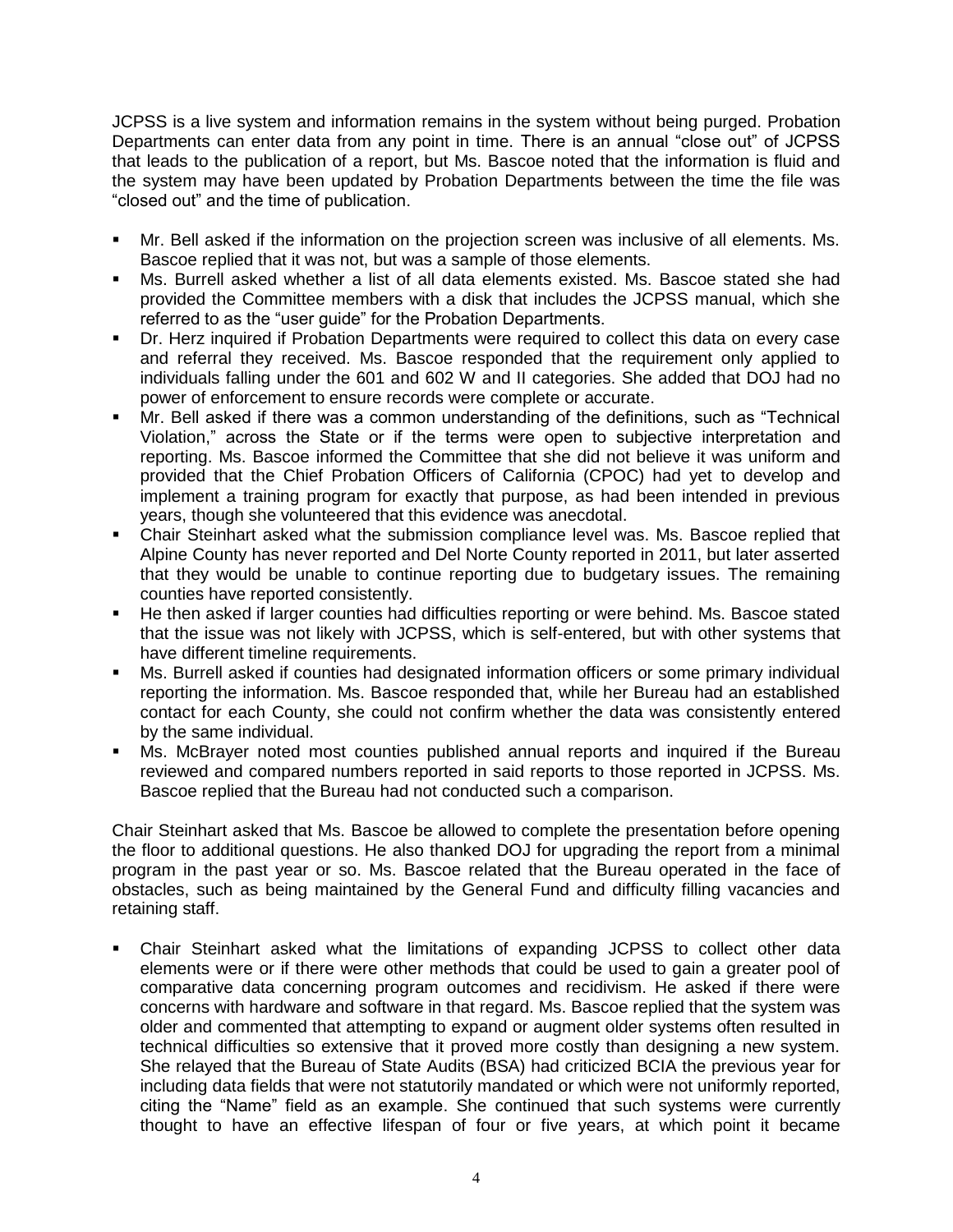necessary to develop new systems. She then noted that JCPSS had not undergone such a process since 2002. She stated that any overhaul of that nature would likely involve seeking statutory authority for more inclusive data ranges in the system.

- Ms. Burrell commented that the Juvenile Justice statutes in California provided statutory authority for "the Department" to collect data in a much broader sense for the purposes of bettering policy and improving systems. She noted that "the Department" likely referred to CDCR and suggested seeking a similar authority for DOJ to meet the needs of JCPSS. Ms. Bascoe stated that, if the authority mentioned, were in the section applying to DOJ, it hadn't protected BCIA from BSA's criticism. Ms. Burrell commented that she made extensive use of JCPSS, including the optional data not required by statute, and would appreciate an even greater diversity of data reporting options.
- Chair Steinhart commented that a list of data collection elements required under the Youthful Offender Block Grant had been placed in the statute in 2009. It was discovered that the extant system was unable to manage any one of those elements. Ms. Bascoe stated that maintaining a specific list of elements would generate an impractical amount of work and stated that general language allowing BCIA to adapt its systems to meet the needs of the stakeholders would be more suited.
- Chair Steinhart asked what Ms. Bascoe viewed the role of BSCC as in working with DOJ to improve those data systems. He noted that there was a current proposal to create a website to serve as a clearinghouse. Ms. Bascoe replied that she did not know the full boundaries of BSCC's directives, but commented that data items or initiatives and the like could be brought to DOJ for review, but the relationship would have to be defined through discussion between said agencies.
- Judge Kumli asked why the "Name" field had become an issue during the audit. Ms. Bascoe replied that BSA wanted to review records in JCPSS, and then review the same individuals' rap sheets in a different system. She stated that they desired a complete listing rather than a random sample. Judge Kumli commented that identifying information should be specific and all-inclusive, but should exclude name information due to the sensitive nature of the information. He observed that including that final piece of data beyond demographic information was ethically and legally questionable. Ms. Bascoe responded that the "Name" field had been included initially at the request of the field to allow for JCPSS to act as a resource in case management as well as statistical reporting and analysis. Judge Kumli stated that he felt excluding the name information would be sufficient for case management without creating the potential dangers of broader access to the name information.
- Ms. Bascoe stated that BSA had statutory authority under the Government Code to access anything. She noted that DOJ and BSA had engaged in legal negotiations in the past over criminal history records with the result consistently being confirmation of the absolute authority of BSA for access. Ms. Bascoe added that DOJ had nearly been subpoenaed recently for failing to immediately comply with a directive from BSA. Judge Kumli commented that access to information is problematic when it becomes specific to the individual. He added that he felt the Committee had the opportunity to significantly influence or control the discussion on the data points, especially if there were specificity.

Chair Steinhart thanked Ms. Bascoe for her presentation and commented that BSCC would likely be engaging in conversations on these issues with DOJ in the near future.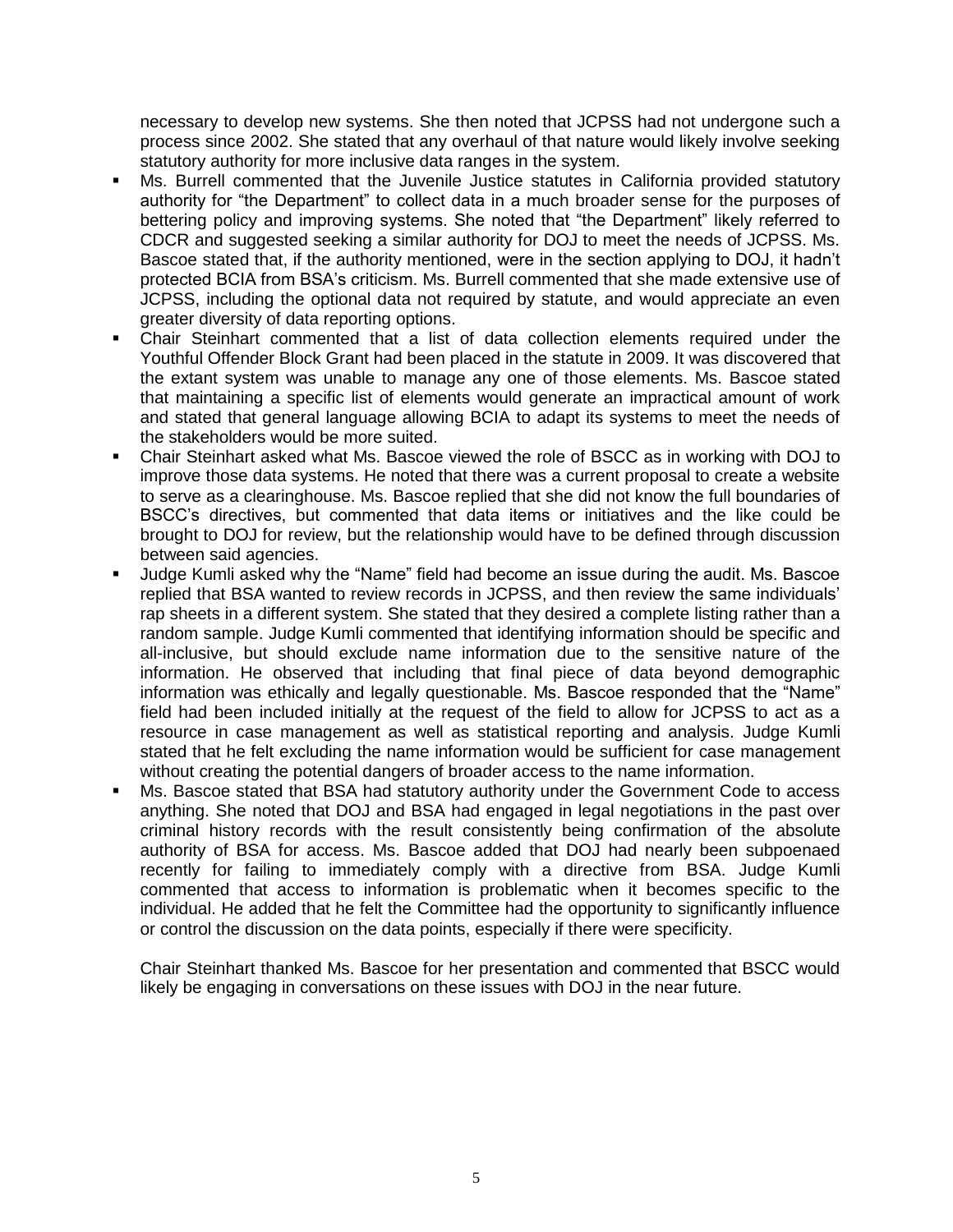## B. Juvenile Detention Profile Survey

Ms. Toni Gardner began her presentation on the Juvenile Detention Profile Survey (JDPS) by stating that the Board of Corrections began collecting data on juveniles in 1984, but the data was very basic. JDPS was established by an Executive Order from Governor Wilson as part of his veto message. Governor Wilson stated in the same message JDPS would be patterned after the Jail Profile Survey. The systems currently in use were implemented around 2002. She added that stakeholders had outlined the purpose of the Survey earlier, in 2000, as intended to provide decision-makers with information to assist with making the best decisions regarding designing, construction, operations, and planning of California's secured detention facilities.

Ms. Gardner expanded that an Executive Steering Committee (ESC) met in 2009 to revise the JDPS. Due to budget issues, the Committee did not complete its meetings or work, but some improvements were made in the JDPS by the staff.

Ms. Gardner drew the Committee's attention to quarterly reports (distributed), which were current up to the fourth quarter of 2012 and stated that the first quarter report of 2014 would be published soon. Chair Steinhart inquired as to the status of annual reports. Ms. Gardner replied that the research contract which previously produced annual reports had concluded due to budget constraints.

Ms. Gardner noted that the quarter reports presented some interesting findings, such as a 38% decrease in population at juvenile halls and camps and a 50% decrease in bookings. She commented that the decrease in bookings seemed to correlate to the implementation of front door risk assessment tools. She stated that the data was reviewed individually and BSCC was proactive in contacting counties to ensure data had been accurately reported.

- Ms. Burrell asked if all counties were reporting. Ms. Gardner stated that all counties with juvenile halls were reporting and those without had been given leave not to report for juveniles not detained in the county.
- Mr. Bell asked for clarification on the phrase "Alternative Detention." Ms. Gardner supplied that the definition provided that an alternative was any program that included custody credits.
- Chair Steinhart commented that the current JDPS was too limited and offered Florida as an example of a more versatile and open system and suggested that thought be given to how to increase the capacity of the current system.
- Mr. Lopez asked for confirmation that "Rated Capacity" referred to total available beds at a facility and "Facility Detentions" referred to actual population of juveniles. Ms. Gardner confirmed and commented that, when JDPS was designed, there was a significant crowding issue and the Survey was intended to demonstrate the need for additional facilities. In the present, she noted, the empty beds often represented vacant wings and many facilities lacked adequate personnel to staff them, making the capacity somewhat misleading.
- Ms. McBrayer commented that Senate Bill (SB) 81 consisted largely of construction funds and still had approximately \$80 million available. She stated that it would be prudent to discuss a possible repurposing of SB 81 monies, given the vacancies in juvenile facilities represented in the Survey. She also asked for confirmation that the decisions reached by the 2009 ESC on expanding JDPS had not been implemented. Ms. Gardner so confirmed.
- Mr. Bell posed a question as to the purpose of the presentations and how they relate to the activity of the Committee. Chair Steinhart stated that the intention was for members to assimilate the information, discuss it, and formulate possible solutions or improvements.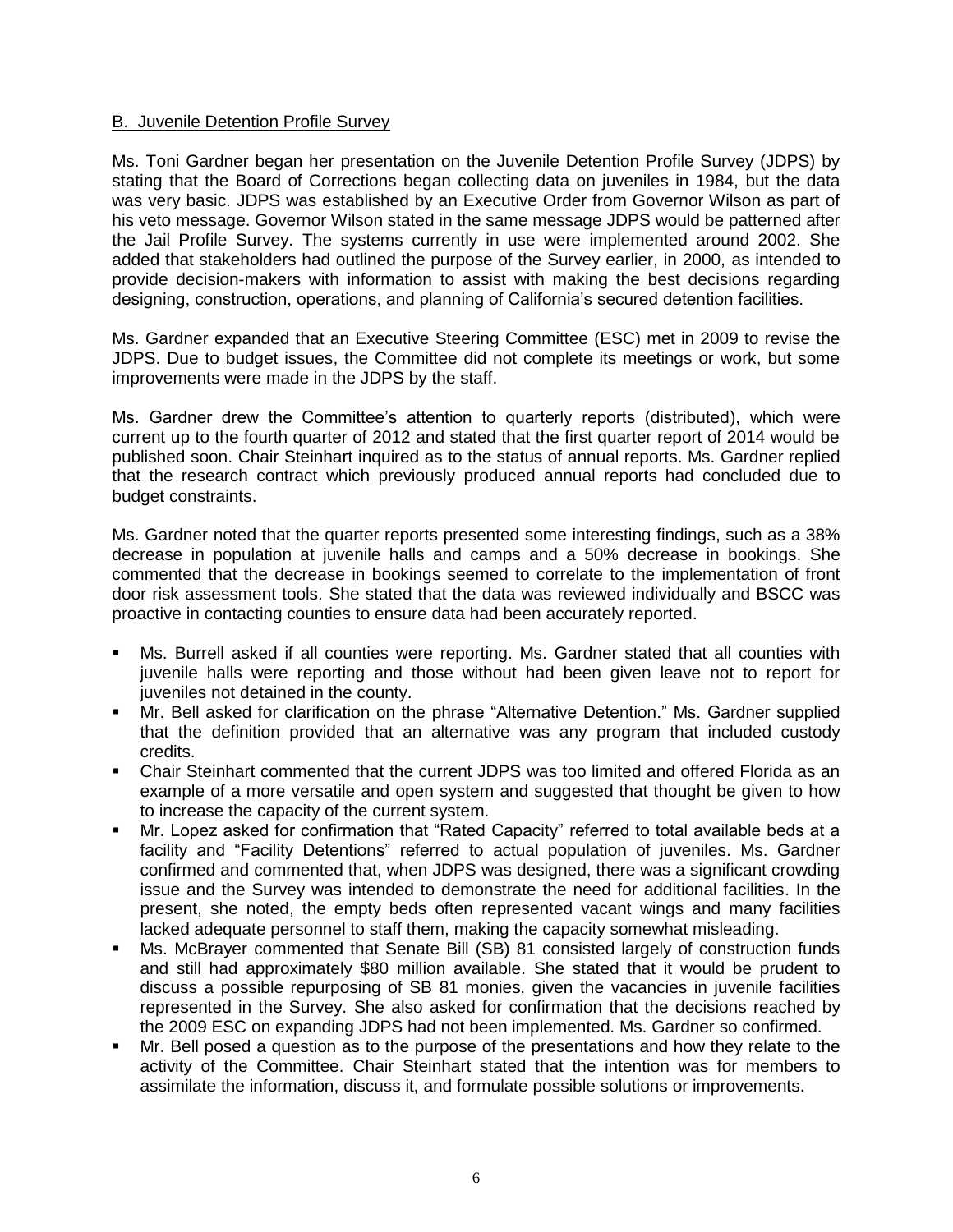## 2. Programs and grants

### Juvenile Justice Crime Prevention Act and Youthful Offender Block Grant Review

Ms. Kimberly Bushard presented the Committee with an overview of the Juvenile Justice Crime Prevention Act (JJCPA). She commented that JJCPA began in 2000 and the technological aspects of the reporting system were in dire need of updating and improvement.

She stated that JJCPA required reporting on six Outcome Measures, with two Outcomes (Completion of Restitution and Completion of Court or Community Service) provided much less valuable information than the others. Judge Kumli commented that counties were able to skew data on matters they controlled, which might explain why there were criticisms from the field on those two Outcomes. Ms. Bushard responded that funding was not tied to the Outcomes themselves, which limited the likelihood of such manipulation.

She also suggested that Arrest Rate would provide much more valuable data if it included disposition of charges. Ms. Bushard provided that this data was not case specific and, thus, analysis of the data over time only provided an average of the average. It was noted that this report, as opposed to the two earlier Surveys, was focused on Outcome Measures as opposed to statistical analysis on intake.

She next addressed the Youthful Offender Block Grant (YOBG) Program, which she noted had been intended to be modeled after JJCPA but, in practical application, had developed very differently. She added that JJCPA had explicit specifications of what funds could be directed to, whereas YOBG was more permissive in fundable juvenile justice issues.

Ms. Bushard informed the Committee that BSCC pulled samples from JCPSS and tasked counties with tracking those cases each year. The data revealed that only one-third of the sample received some form of YOBG-funded services. She added that three years of JJCPA data collection had demonstrated YOBG yielded insufficient information to draw a reliable inference on cause and effect in juvenile delinquency.

She noted that consideration should be given to program parameters and data collection objectives of YOBG. According to the data for the previous three years, 70% of funds had been spent on placement, with 75% of those monies expended on Salaries & Benefits.

Chair Steinhart noted that the funding and criteria were static for the next three years as part of Realignment, but the issue warranted consideration for the future. Ms. Burrell, referencing the Audit Report, inquired if there was any assistance this Committee could provide. Ms. Bushard thanked her for the consideration and noted that BSCC would respond to the Audit Report on September 11 on how cited deficiencies had been addressed. She added the matter would best be addressed if these programs were placed on the legislative calendar.

Dr. Herz commented that the purpose and structure of the data were issues that needed to be addressed, otherwise the paradoxical stance on data represented by the audits of BCIA and BSCC and problems that arise there from would continue.

#### AB 526 Implementation

Mr. Oscar Villegas presented information on the Gang Issues Standing Committee (GISC) and the implementation of Assembly Bill (AB) 526. He stated that GISC had been established this year and was chaired by Chief Maggard. The Committee was tasked with presented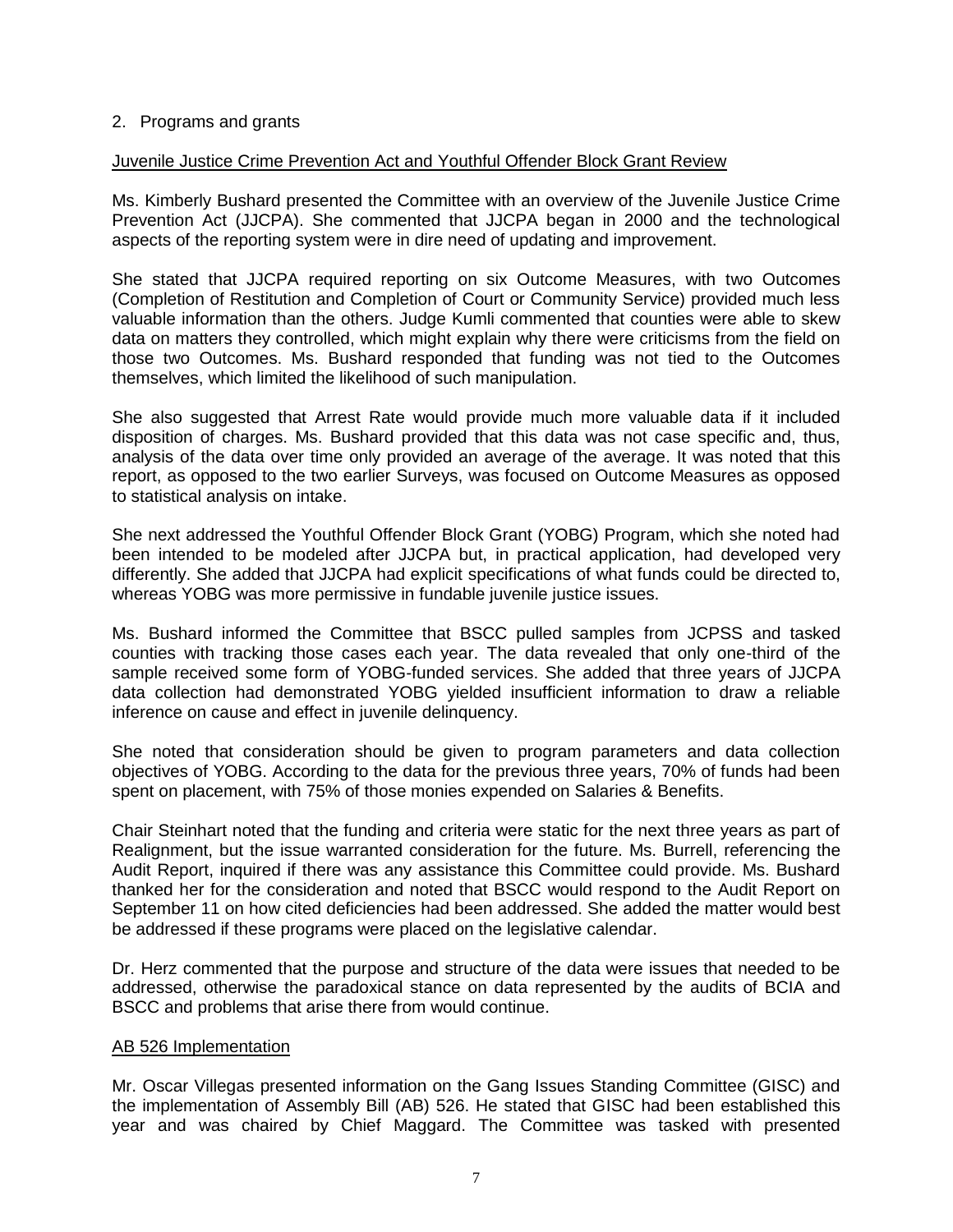recommendations to the board on AB 526. He explained that AB 526 had three components: consolidating the grant application process for funds with similar target populations and desired outcomes; establishing standards with local governments and improving services to the broader population; and developing allocation policies directing seventy percent of grant funds to promising and proven evidence-based practices addressing gang issues by January 1, 2014.

He stated that he wished to involve all Committees to ensure equitable opportunity for input on those recommendations, which will be presented at the meeting of the Board in November. It was noted that SACJJDP had requested evidence-based strategies be broadly inclusive rather than focusing on programs and had also endorsed the addition of funding for re-entry programs.

Mr. Villegas commented that, due to the truncated timeline, lack of additional resources for handling this new responsibility, and the scope of AB 526 beyond the immediate future, GISC had engaged in discussions with the University of Cincinnati on the development of a process and options for training to meet GISC's mandate.

- Ms. McBrayer noted AB 526 as first drafted seemed to cover all juvenile justice grants in California, and that the bill was later amended to limit its application to gang-related grants in California. Judge Kumli commented that the language, "promising and proven," may lead to difficulties with implementation when transposing programs between different areas. Ms. McBrayer provided that the language mandated "promising and proven principles and practices" and had been rejected when the language referred specifically to programs.
- Ms. McBrayer requested clarification whether the seventy percent funding requirement for gang issues would be derived from the total funding for Title II, Title V, and JABG funds or only CalGRIP monies. Chair Steinhart replied the issue was open to interpretation and added BSCC was the first line of interpretation, which prompted Ms. McBrayer to suggest this be an issue for the Committee to address to the Board.

# **BREAK**

# **Agenda Item E – Options for Reframing CA Juvenile Justice System Data & Performance Measures**

A discussion among members addressed various options for revising or "retooling" California juvenile performance measures and data systems.

- Chair Steinhart commented that the BSCC has become the data and system performance hub of juvenile justice in the state. He stated this presented an opportunity and an obligation to promote revision and improvement. Dr. Herz had assisted in creating guidelines to pursue that end.
- Chair Steinhart described the State of Georgia's web clearinghouse for juvenile justice data, and Dr. Herz observed that this was an example of her earlier comments on data collection and the impact of planning for effective collection. She stated that the State of Georgia collects a single set of data rather than disparate projects of data, but structured the collection of that information in such a way to allow for production of both descriptive and evaluative information.
- Chair Steinhart described the prior efforts of the now extinct State Juvenile Justice Commission to produce a performance measure and data reform plan for California. The commission was required to produce this plan as part of SB 81 in 2007. In 2009, the plan was published as the state's Juvenile Justice Operational Master Plan, including a detailed needs analysis of data systems and a set of related recommendations on data system improvements and performance outcome measures for the future. The Master Plan, while comprehensive and still instructive for our current efforts, was never implemented.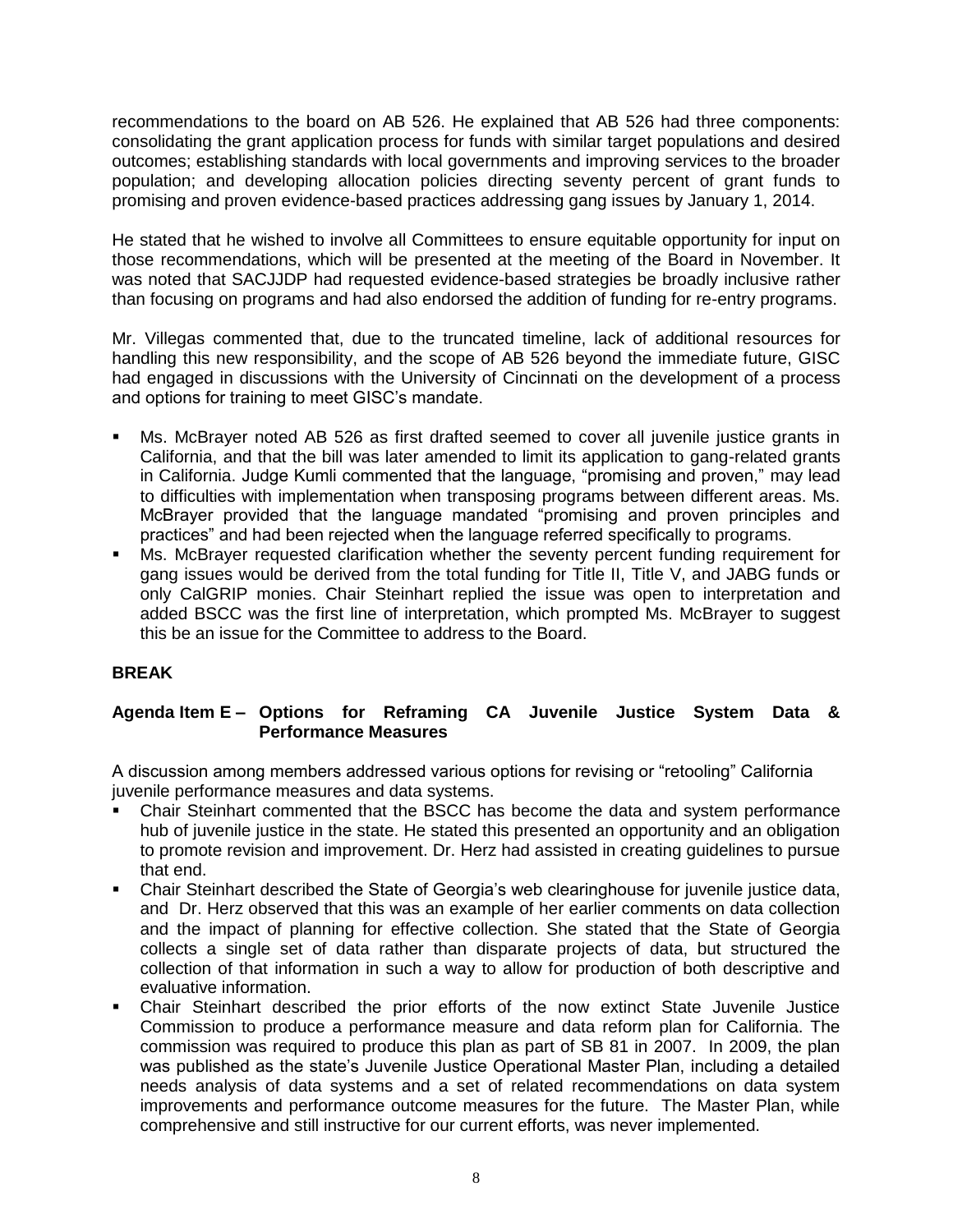- The Chair noted that the only performance measure focused on in the Juvenile Justice Commission Master plan was recidivism. He commented that emerging information from the fields of scientific, medical, and social research regarding juveniles suggested the need to evaluate system performance using a wider array of developmental data points, such as educational achievement, than were covered in the Master Plan.
- Mr. Lopez asked whether there were rewards and sanctions for counties tied to their reporting and, if not, how they could be created. He also commented that JJSC should ensure they are following evidence-based practices and thoroughly analyzing and researching successful programs to find the best options and understand how they were implemented. He continued that he thought it appropriate to include a data systems analyst in the conversation, since the Committee lacked technical expertise on the creation and deployment of such systems.
- Judge Kumli commented that data collection criteria, methodology, and processes must be scrutinized to ensure data could not be manipulated by entities which stood to gain or upon whom the data could reflect poorly.
- Ms. McBrayer asserted the goal of data collection was to improve outcomes to youth, not implicate reporting bodies. Ms. Burrell countered she had observed a pervasive concern in the counties that data reporting would be used against them.
- Chief Davis noted it would be prudent if counties were held accountable to the data collected and their compliance with reporting requirements, but transparency in the initial motives of data collection would encourage compliance.
- On behalf of the staff, Ms. Scott stated that BSCC had investigated technical assistance and advice on technical systems and had been in contact with the Institute for Justice Information Systems (IJIS) in regards to extant and possible data collection systems throughout the State. Ms. Scott clarified that there had been no distinction made in BSCC's mandate between adult and juvenile data, providing for versatility in systems and options. Mr. Bell suggested staff contact Jefferson County, Louisiana to determine if IJIS had been involved with their recent overhaul which, he said, had taken a long time to implement.

## *Ms. McBrayer made a motion to table Agenda Item F until the next meeting and devote sufficient time to discourse on the topic of data and related matters; Chief Davis seconded the motion. Chair Steinhart took a visual vote and observed that the motion carried.*

# **Agenda Item F – W. Haywood Burns Institute – Data Systems Survey Request**

Mr. Bell presented information on the Burns Institute's efforts to conduct surveys in eleven of the thirteen Title II Disproportionate Minority Contact (DMC) Technical Assistance Project (TAP) counties. These surveys were designed to discover the data capabilities of those counties. The results demonstrated that many counties did not have confidence in their data and were largely unable to access most data that would be of use for analytics. Mr. Bell added that most county programs had been designed with case management in mind rather than analytics. He stated that the Institute had then devised a second survey, directed at the Chief Probation Officer, Information Technology Director, and Data Analyst of each county, to provide additional information, including disruptions to the flow of communication and technical deficiencies. He informed the Committee that this second survey had been conducted as a pilot in Alameda County and it took the three specified individuals approximately thirty minutes to complete. Mr. Bell responded to Judge Kumli's inquiry as to whether the Institute reviewed the data as an aggregate or if they examined disparities in reporting between individuals surveyed, noting that they reviewed both.

At the conclusion of this discussion, members agreed to support the release of such survey presented by Mr. Bell.